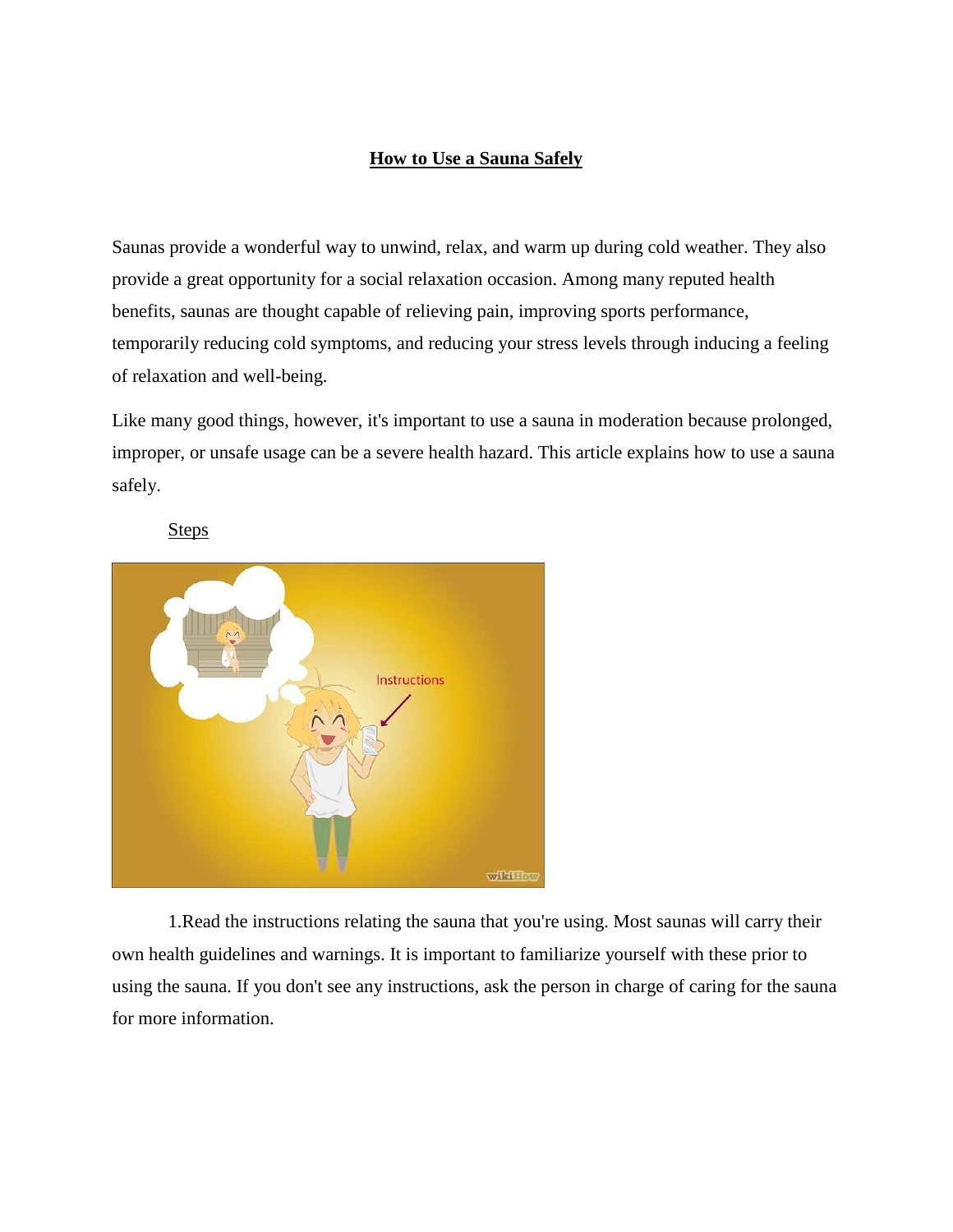Check the temperature. The maximum allowed sauna temperature in Canada and the United States is 194°F (90°C). Some European countries allow much higher temperatures, which can be unsafe.

Does the temperature feel right for you personally, or is it just too hot? If it stays feeling too hot, ask that it be turned down, or keep out.



2.Be in good health. Saunas are generally safe for most users but some people need to take extra precautions, or perhaps not even use the sauna. In particular, you need to reconsider using a sauna if:

You have unstable angina pectoris, poorly controlled blood pressure, abnormal heart rhythms, advanced heart failure, recent myocardial infarction, and severe aortic stenosis.

You are pregnant or trying to conceive (you risk raising your body core temperature, fainting, having cramps, suffering from heat exhaustion or heat stroke).

You are a child, or are responsible for children. Many places won't allow children under a certain age to use the sauna.

You are unwell for any reason. Ask for your doctor's advice, as some illnesses such as a cold might benefit from a short visit.

You feel ill at any time during the sauna – get out straight away.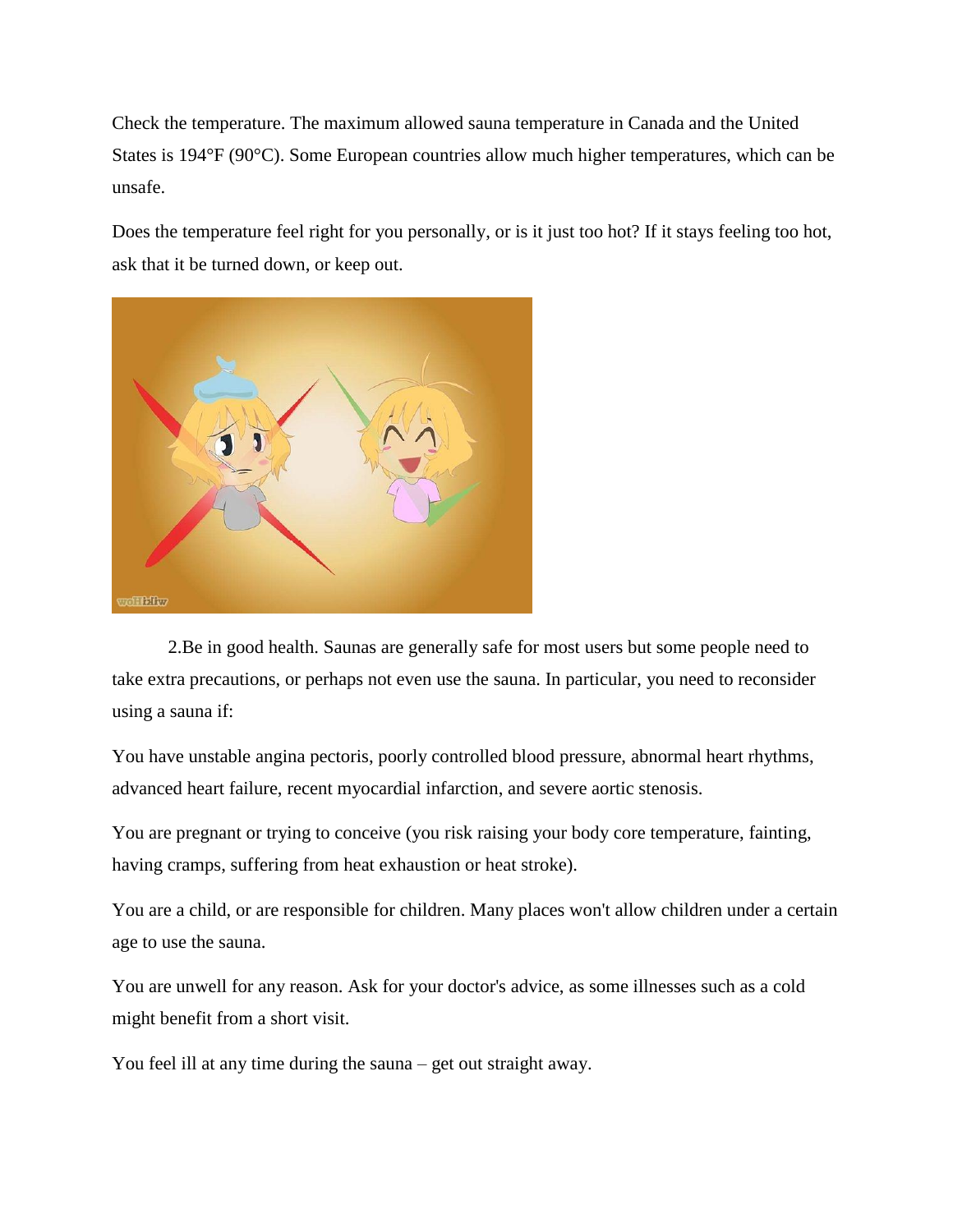

3.Stay well hydrated. It is possible to suffer from dehydration in a sauna. This can lead to heat stroke if you do not replenish with liquids. Water and isotonic drinks are suitable, but never consume alcohol before or during your use of a sauna. It is also advisable not to use a sauna if you have a hangover.Drink about two to four glasses of water after the sauna.



4.Don't use a sauna if you are using medication. Unless you have your doctor's go-ahead, err on the side of caution. Some medications can impair your sweating and cause you to overheat very quickly. Get your doctor's all clear first.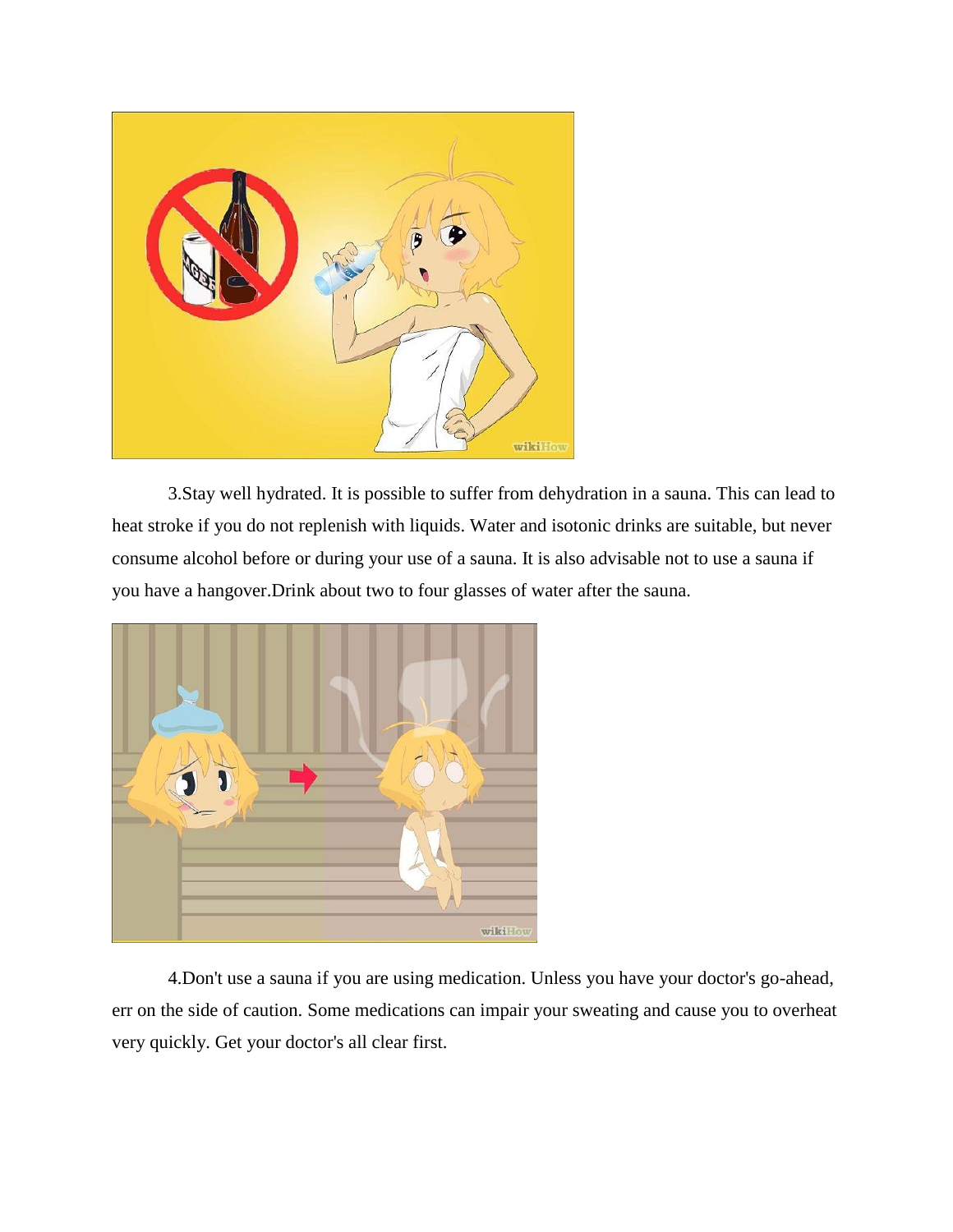

5.Wear suitable attire. If you are not convinced of the cleanliness of the sauna, it is a good idea to wear flip flops, or similar items on your feet. Some sauna experiences are naked apart from your own personal feelings about that, you might consider leaving some clothing on if you're concerned about the hygiene in a public sauna.

Consider sitting on a towel in a public sauna, rather than sitting directly on the bench.